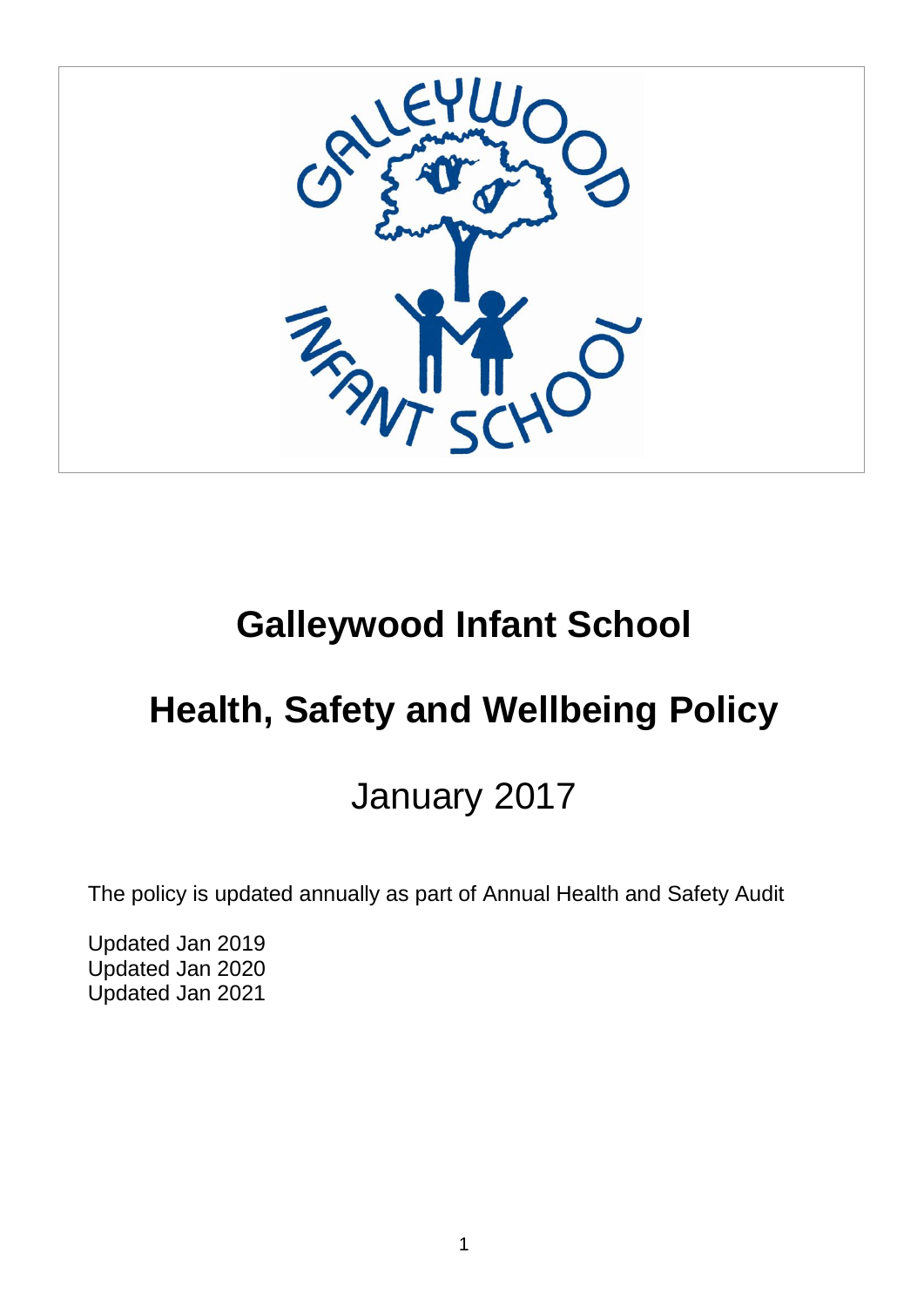# **Galleywood Infant School Health, Safety and Wellbeing Policy**

|                                                                                                          | <b>Section</b>                                                                                                                                                                                                                                                                        |  |  |  |
|----------------------------------------------------------------------------------------------------------|---------------------------------------------------------------------------------------------------------------------------------------------------------------------------------------------------------------------------------------------------------------------------------------|--|--|--|
| 1                                                                                                        | <b>Statement of Intent by Chair of Governors</b>                                                                                                                                                                                                                                      |  |  |  |
| $\overline{2}$                                                                                           | <b>Responsibilities</b><br><b>Governing Body</b><br>2.1<br><b>Headteacher</b><br>2.2<br>2.3<br><b>School Health &amp; Safety Co-ordinator</b><br>2.4<br>All managers and supervisors<br>All employees<br>2.5<br><b>School Visits</b><br>2.6<br><b>Contractors and Visitors</b><br>2.7 |  |  |  |
| $\mathbf{3}$                                                                                             | <b>Competent Health and Safety Advice</b>                                                                                                                                                                                                                                             |  |  |  |
| $\overline{\mathbf{4}}$                                                                                  | <b>Occupational Health</b><br>4.1<br><b>Occupational Health Advice</b><br><b>Counselling</b><br>4.2<br>4.3<br>Wellbeing                                                                                                                                                               |  |  |  |
| 5                                                                                                        | <b>Educational Visits</b>                                                                                                                                                                                                                                                             |  |  |  |
| 6                                                                                                        | <b>Catering</b>                                                                                                                                                                                                                                                                       |  |  |  |
| $\overline{7}$                                                                                           | <b>Health Protection</b>                                                                                                                                                                                                                                                              |  |  |  |
| 8                                                                                                        | <b>Property Consultants</b>                                                                                                                                                                                                                                                           |  |  |  |
| 9                                                                                                        | <b>Management of Radioactive Sources</b>                                                                                                                                                                                                                                              |  |  |  |
| 10                                                                                                       | <b>Health and Safety Arrangements</b><br>10.1<br><b>General Arrangements</b><br>10.2<br><b>Local Arrangements within the School</b><br>10.3<br><b>Health and Safety Standards (Status)</b><br>10.4<br><b>Health and Safety Risk Assessments</b>                                       |  |  |  |
| 11                                                                                                       | <b>Health and Safety Competence and Capability</b>                                                                                                                                                                                                                                    |  |  |  |
| 12                                                                                                       | <b>Communication</b>                                                                                                                                                                                                                                                                  |  |  |  |
| 13                                                                                                       | <b>Health and Safety Consultation</b>                                                                                                                                                                                                                                                 |  |  |  |
| 14                                                                                                       | <b>Health and Safety Monitoring and Auditing</b>                                                                                                                                                                                                                                      |  |  |  |
| 15                                                                                                       | <b>Health and Safety Performance Reporting and Review</b>                                                                                                                                                                                                                             |  |  |  |
| Consequences of Non Compliance with the Schools Health and<br>16<br><b>Safety Policies and Standards</b> |                                                                                                                                                                                                                                                                                       |  |  |  |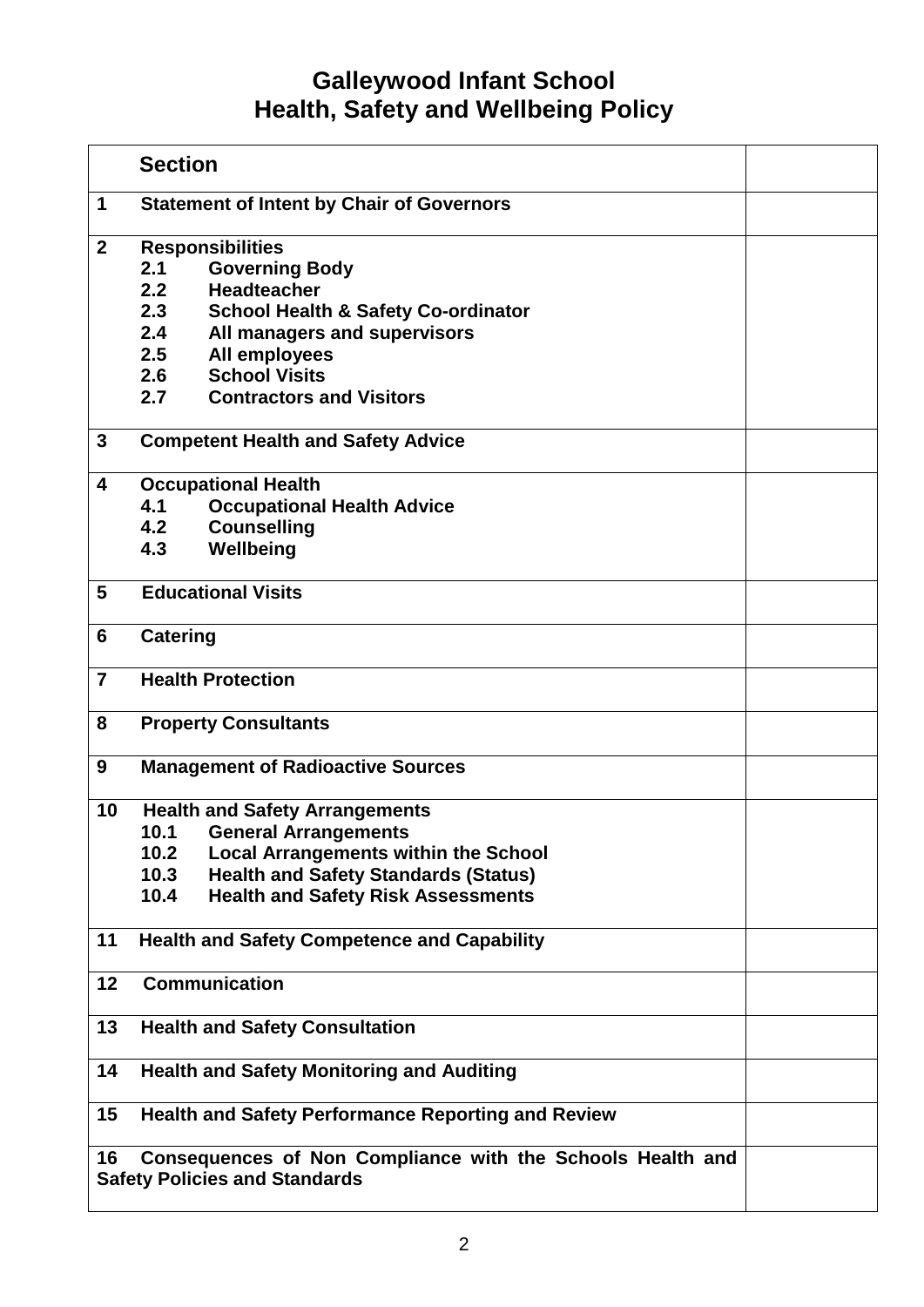| <b>Review and Revision</b><br>17                               |  |
|----------------------------------------------------------------|--|
| <b>Appendices</b>                                              |  |
| <b>Appendix 1: Health and Safety Local Arrangements Notice</b> |  |
| Appendix 2: Getting Help on Health and Safety                  |  |
| Appendix 3: How to Raise a Health and Safety Concern           |  |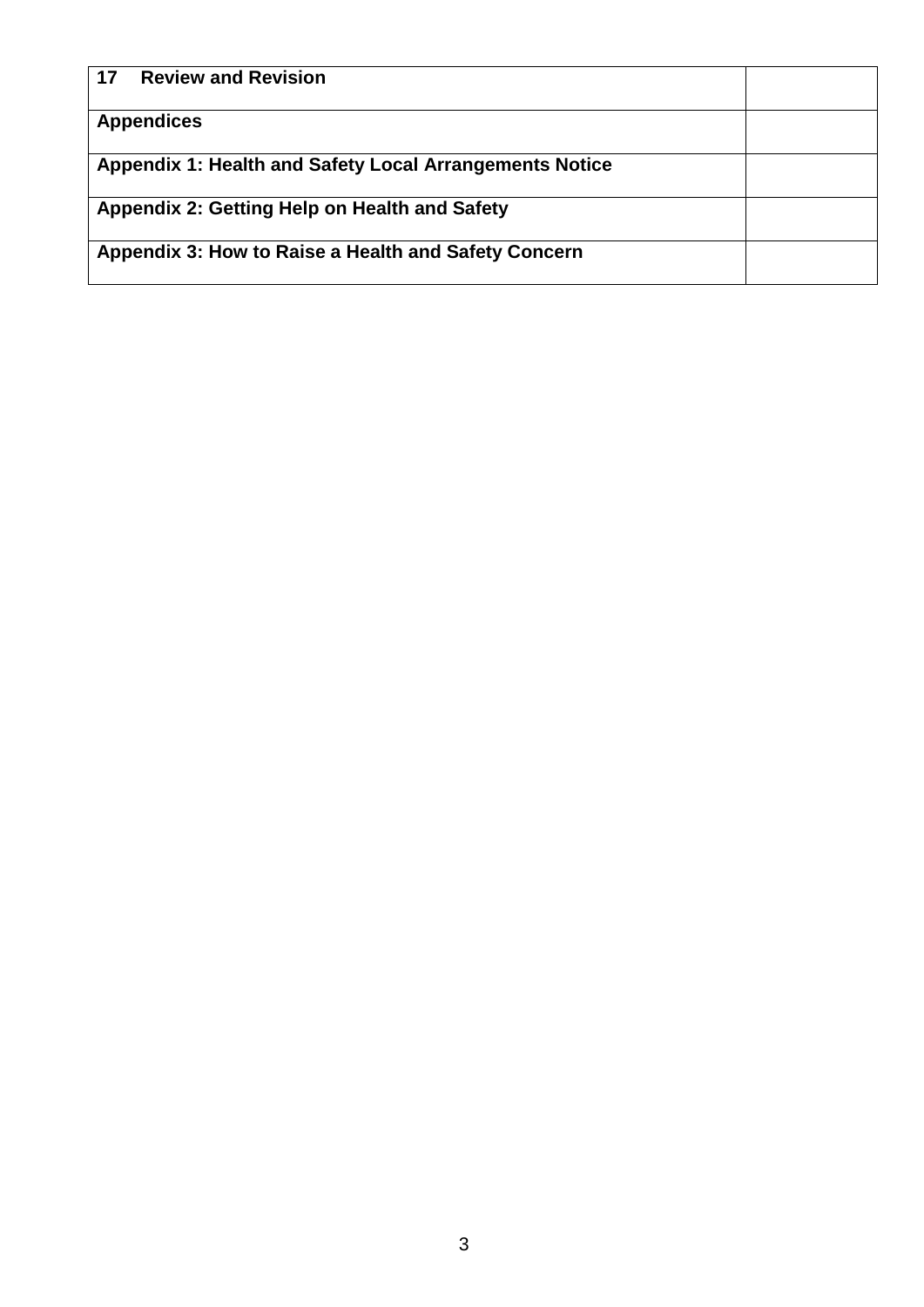#### **1 Statement of Intent**

The Governing Body of Galleywood Infant School considers the successful management of health and safety to be a key objective and an integral part of school activities. We are committed to reducing and preventing workplace injuries, ill health and unnecessary losses and liabilities so far as is reasonable practicable.

Galleywood Infant School is committed to:

- Compliance with all applicable legislative and regulatory requirements.
- Providing a robust, systematic and sustainable health and safety management system.
- Ensuring health and safety roles and responsibilities are understood and communicated throughout the school.
- Identifying our health and safety risks and ensuring provision of suitable and sufficient risk control measures.
- Providing appropriate and relevant information, instruction, training and supervision.
- Consulting with staff on health and safety issues.
- Providing a healthy and safe workplace.
- Providing appropriate emergency arrangements, equipment and facilities.
- Continual improvement in all areas of health and safety management.

We expect all employees, contractors and visitors to take reasonable care for their own health and safety and that of others who may be affected by their actions or omissions.

The Schools Governing Body accepts their health and safety responsibilities and are committed to developing a culture that supports the effective management of health and safety at all levels.

The Governing Body will provide the necessary physical and financial resources, provide active leadership and obtain any necessary expert advice in order to demonstrate our commitment to and support for the health and safety policy.

**Signed:………………………………………………….. Date:………………. (Chair of Governors)**

This policy will be reviewed annually by the Full Governing Body.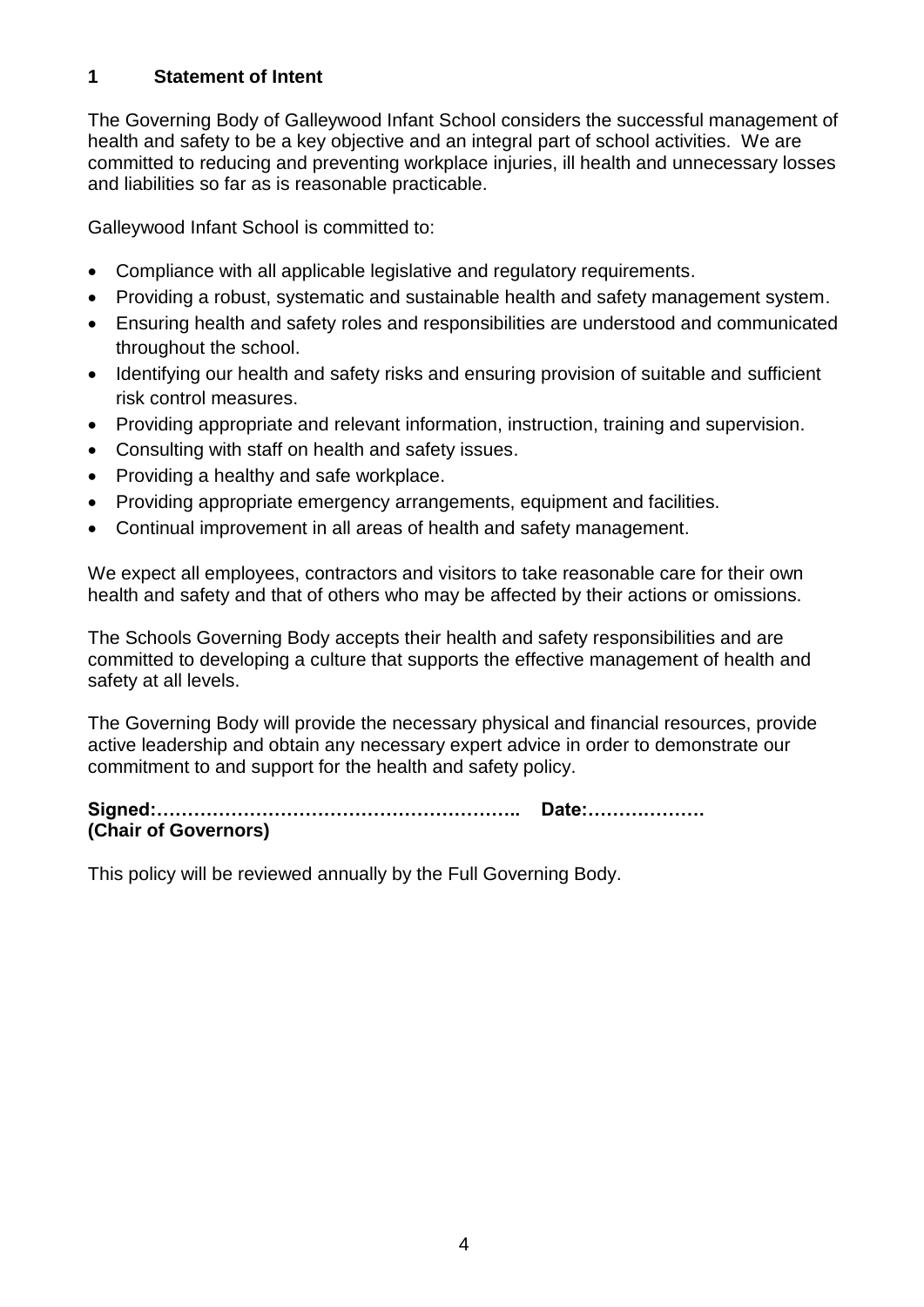# **2 Responsibilities**

# **2.1 Governing Body**

The Governing Body, as the employer is responsible for Health and Safety and therefore ensuring compliance with relevant legislation. This includes legal duties as controllers of the premises.

Governor's duties include:

- Taking reasonable steps, to make sure that the school buildings, grounds, equipment and materials are safe and do not put the health, safety and welfare of persons at risk whilst they are on the premises.
- Ensuring that appropriate arrangements are in place to comply with statutory requirements.
- Ensure that statutory requirements are taken into account in determining the allocation of resources.
- Ensuring that the policies and procedures for recruitment, induction, staff development, performance management and capability used by the school include health and safety competence and capability.
- Ensuring health and safety is part of the performance management of the Headteacher.
- Ensuring that the Headteacher has an appropriate workload, in support of a reasonable work/life balance, having regard to her health and welfare.
- Having regard to their own competence and capability before offering advice or undertaking work that may affect the health and safety of school activities.
- Ensuring that anyone appointed to undertake construction and maintenance work on the school premises is competent to do so and that any construction work is carried out in accordance with the Construction, Design and Management (CDM) Regulations.
- Ensuring that a property consultant is used to assist with the appointment of a competent CDM co-ordinator before any notifiable construction or demolition work is undertaken on the site. (NB: This is to ensure construction work is carried out in accordance with the requirements of the Construction, Design and Management (CDM) Regulations. Notifiable projects are those likely to last more than 30 working days **and** have more than 20 workers working at the same time at any point on the project **or** exceed 500 person days).
- Taking an active part in monitoring health and safety standards in the school, by requiring Headteachers to provide regular reports on health and safety performance to the Governing Body. Such reports should provide information on action taken in response to outcomes of:
	- School health and safety inspections, monitoring checks and incident investigations.
	- Health and safety investigations and inspections carried out by enforcing bodies (e.g. HSE, Fire and Rescue Service, Environmental Health). Other serious incidents investigated by the Headteacher or other member of staff.
	- Any surveys carried out by the school, which provides data that relates to employee health, safety and wellbeing (e.g. Outcomes from Education Support Partnership Programme if used).
- Appointing a Governor who understands the educational visits system and who will agree the higher risk visits (e.g. overseas, adventurous or residential).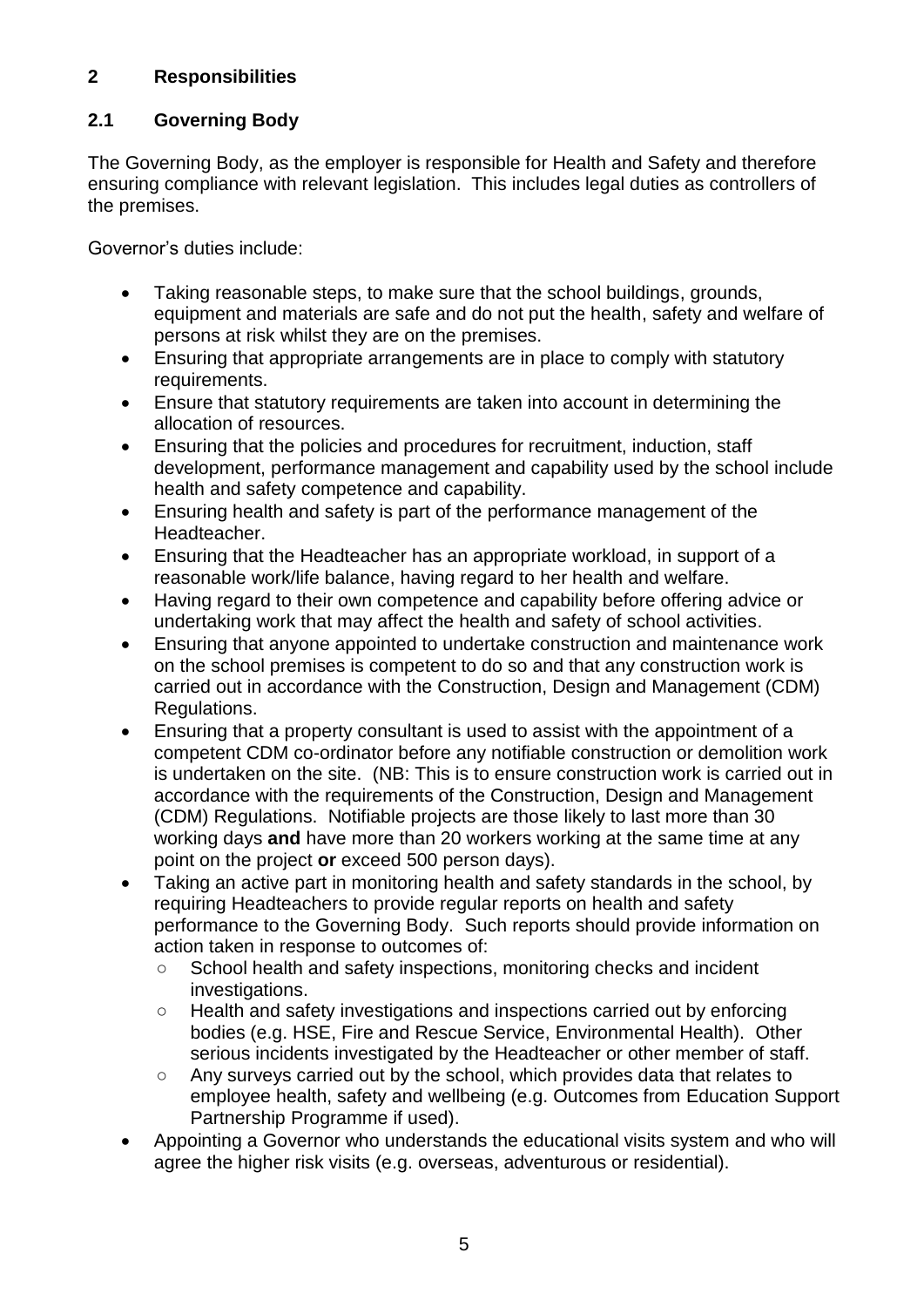# **2.2 Headteacher**

Headteachers responsibilities include:

- Ensuring there are appropriate arrangements for implementing the School's Health, Safety and Wellbeing Policy.
- Ensuring that the Policy and arrangements are effectively communicated.
- Ensuring systems are in place for consultation with all employees and that Trade Union appointed safety representatives can carry out their functions.
- Demonstrating health and safety leadership by ensuring health and safety is given equal importance to service delivery.
- Ensuring there are appropriate arrangements in place for co-operation and coordination with other users of the school site and that, where necessary joint health and safety arrangements are recorded and agreed.
- Ensuring appropriate arrangements are in place for communication of health and safety to all employees, agency workers, contractors, visitors, volunteers and pupils.
- Ensuring that all employees are competent and have the capability to carry out their role/function.
- Ensuring records of health and safety training are maintained by the School.
- Ensuring that health and safety standards accessed via the schools Infolink are made available to relevant employees.
- Ensuring the School's health and safety standards (available via the schools Infolink) are implemented.
- Ensuring there are arrangements in place for managing risks arising from the school's activities or premises, which are not covered by standards available on the Schools Infolink.
- Ensuring that risk assessments relating to hazards to which directly managed employees are exposed are carried out, recorded and control measures implemented.
- Ensuring that managers who they directly line manage carry out their health and safety responsibilities.
- Ensuring systems are in place for monitoring and reviewing health and safety in the school and any actions arising from this are implemented.
- Ensuring there is system in place for reporting and investigating accidents / incidents and that all employees are aware of it.
- Regularly (at least annually) reporting school health and safety performance to the Governing Body.
- Ensuring there are arrangements in place for the management of the premises on a day to day basis.
- Ensuring premises management tasks are delegated to a suitably competent site manager or co-ordinator, or a competent property consultant.
- Ensuring that if they are not the Schools named Educational Visits Co-ordinator, they appoint a member of the Schools Senior Management Team to undertake the role (and ensure they given training and time to undertake the role).

# **2.3 School Health and Safety Co-ordinator**

#### **Below are the** *duties* **which may be delegated to another member of staff. However, the** *responsibility* **remains with the Headteacher.**

The **Headteacher** has been appointed as the School Health & Safety Co-ordinator and will: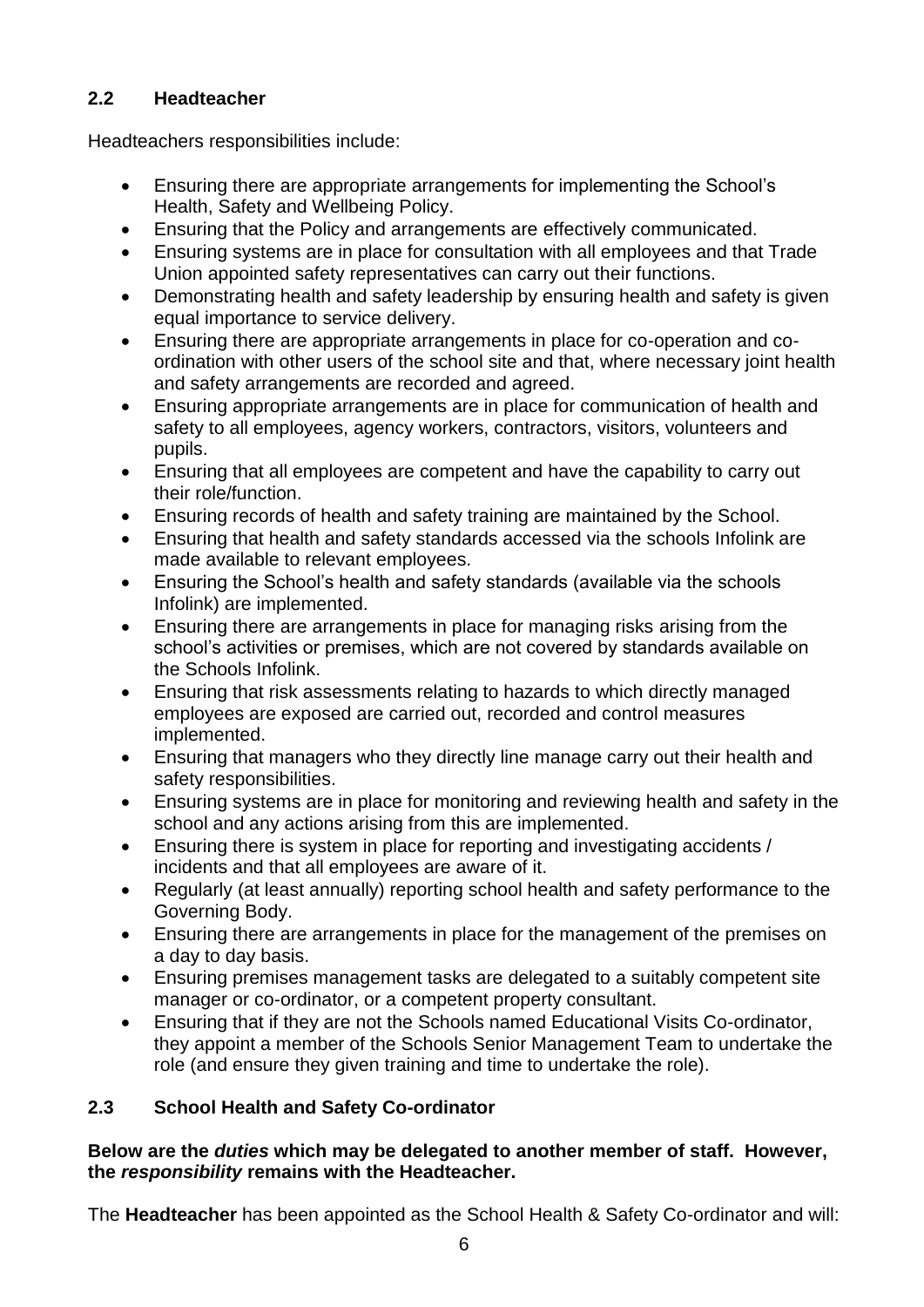- Establish arrangements for the effective co-ordination of health and safety throughout the School.
- Support the Headteacher in co-ordinating the development, review and revision of the School's health and safety standards.
- Set up arrangements for consulting with employees on health and safety (e.g. through health, safety and wellbeing committee meetings or team meetings).
- Set up arrangements for the effective communication of health, safety and wellbeing information relevant to the school.
- Ensure health and safety concerns raised by employees are brought to the attention of the appropriate senior manager.
- Ensure that the Headteacher / school senior management team is kept informed of health and safety issues by including them on the agenda of management group meetings.
- Co-ordinate the identification of health and safety training and development needs to meet the requirements of the School's Policies and Standards.
- Ensure records of health and safety training and development undertaken by employees is kept on record in the school.
- Support the establishment of adequate arrangements for:
	- o First aid;
	- o Fire and emergency evacuation;
	- o Reporting of health and safety incidents, hazards and concerns;
- Oversee the management of premises related health and safety risks to employees and other premises users or visitors.
- Co-ordinate and ensure compliance with premises related standards and assessments.
- Co-ordinate arrangements for monitoring of health and safety standards within the school;

# **2.4 All managers and supervisors**

All employees with management and supervisory responsibilities are responsible for the implementation of the Health, Safety and Wellbeing Policy in their area of control. As a general rule the direct responsibility of managers for health and safety is determined by the extent to which they have authority to take action. That is if they have the authority to make a general decision about some aspects of the work, they are responsible for the health and safety implications of that decision.

Their responsibilities include:

- Ensuring the Health, Safety and Wellbeing Policy is implemented in their area of responsibility.
- Ensuring managers under their control carry out their health and safety responsibilities.
- Identifying opportunities to improve the health, safety and wellbeing within the School, and promoting risk awareness and the development of safe behaviours.
- Ensuring all relevant health and safety information is communicated effectively to the correct employees and take account of their views.
- Ensuring the health and safety competence and capability of employees under their control (identifying any training needs as part of performance management).
- Ensuring relevant health and safety standards and risk assessments are implemented in their area of control.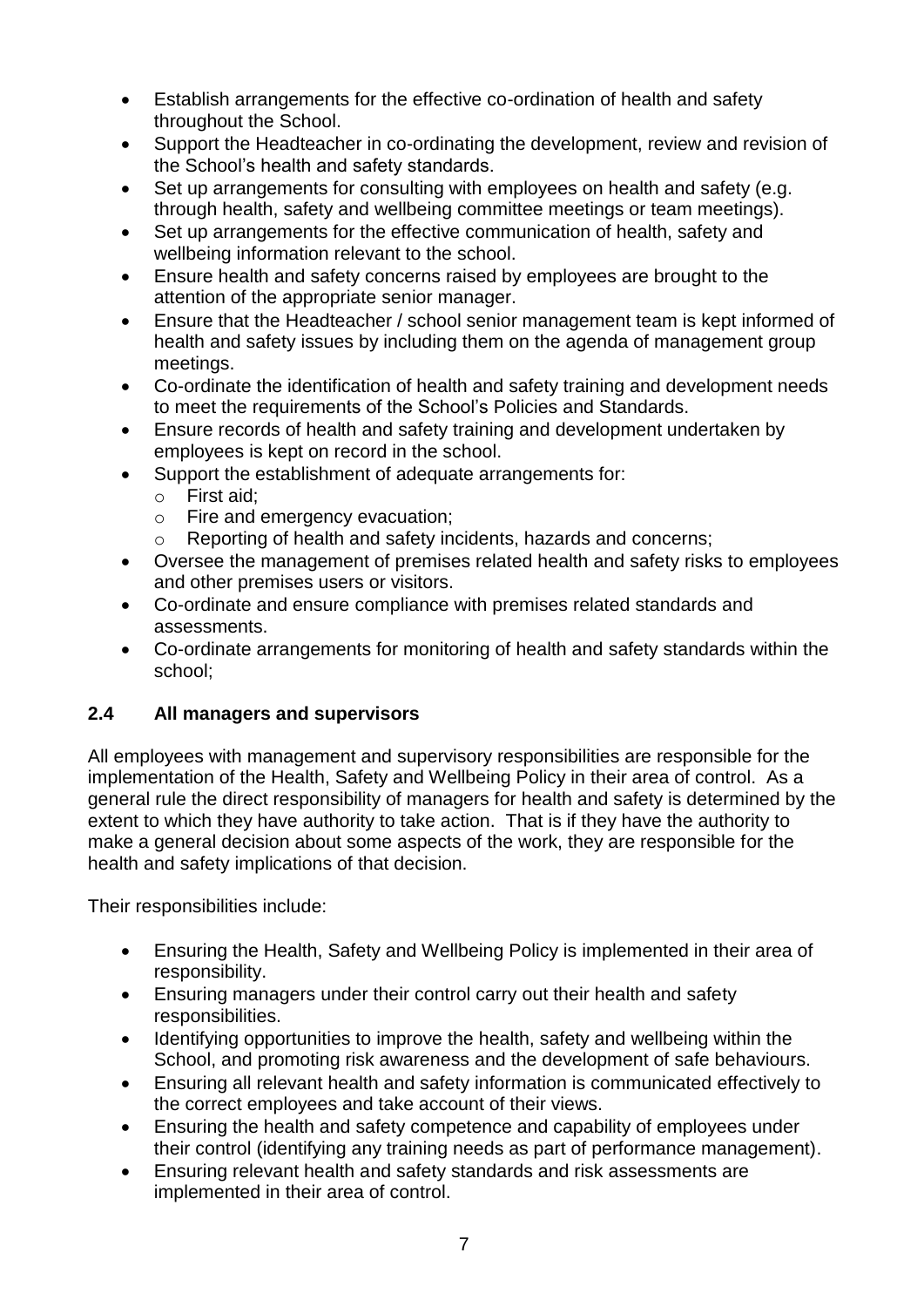- Ensuring, in their area of control, risk assessments are carried out, recorded and the control measures implemented.
- Undertaking risk assessments relating to hazards to which directly managed staff are exposed (this will include stress risk assessments).
- Reviewing the effectiveness of health and safety standards at controlling risks and feeding back areas of concern to their line manager, Headteacher or Governing Body.
- Ensuring health and safety issues identified via risk assessments or monitoring activities that cannot be addressed are raised with their line manager.
- Ensuring health and safety monitoring is undertaken in their area of control, in accordance with the School's requirements.

# **2.5 All employees**

All employees are responsible for:

- Looking after their own safety, and the safety of others, affected by their work.
- Co-operating with the School, by following safe working practices and carrying out their health and safety responsibilities as detailed in the School's policies, risk assessments and health and safety standards.
- Reporting to their line manager any hazards they identify and any inadequacies in health and safety procedures.
- Taking part in any health and safety training and development identified as necessary by the Headteacher or their Line Manager.
- Using work equipment provided correctly, in accordance with instructions or training.
- Ensuring that if they organise projects or activities involving pupils or other non employees, risks are assessed as part of the planning stage and control measures implemented.
- Reporting health and safety incidents, in accordance with the School's health and safety Incident Reporting Procedure.

And, with respect to Safety Education:

- All employees are responsible for contributing to the safety education of pupils through the formal and informal curriculum.
- All teachers and support staff are responsible for the effective supervision and safety of pupils under their care. This includes ensuring that pupils follow health and safety instructions.

# 2.6 School Visits

The School undertakes educational visits. The Headteacher is the Schools Educational Co-ordinator and has:

- sufficient and relevant experience in running visits;
- the competence to train and monitor others: and
- the authority to agree or not to agree to visits.

Where the school has any part in organising events, trips or activities beyond the school gate it recognises that it has a responsibility. The school's pastoral responsibilities cannot be delegated to other external providers.

The School has developed a policy on visits beyond the school gate which includes: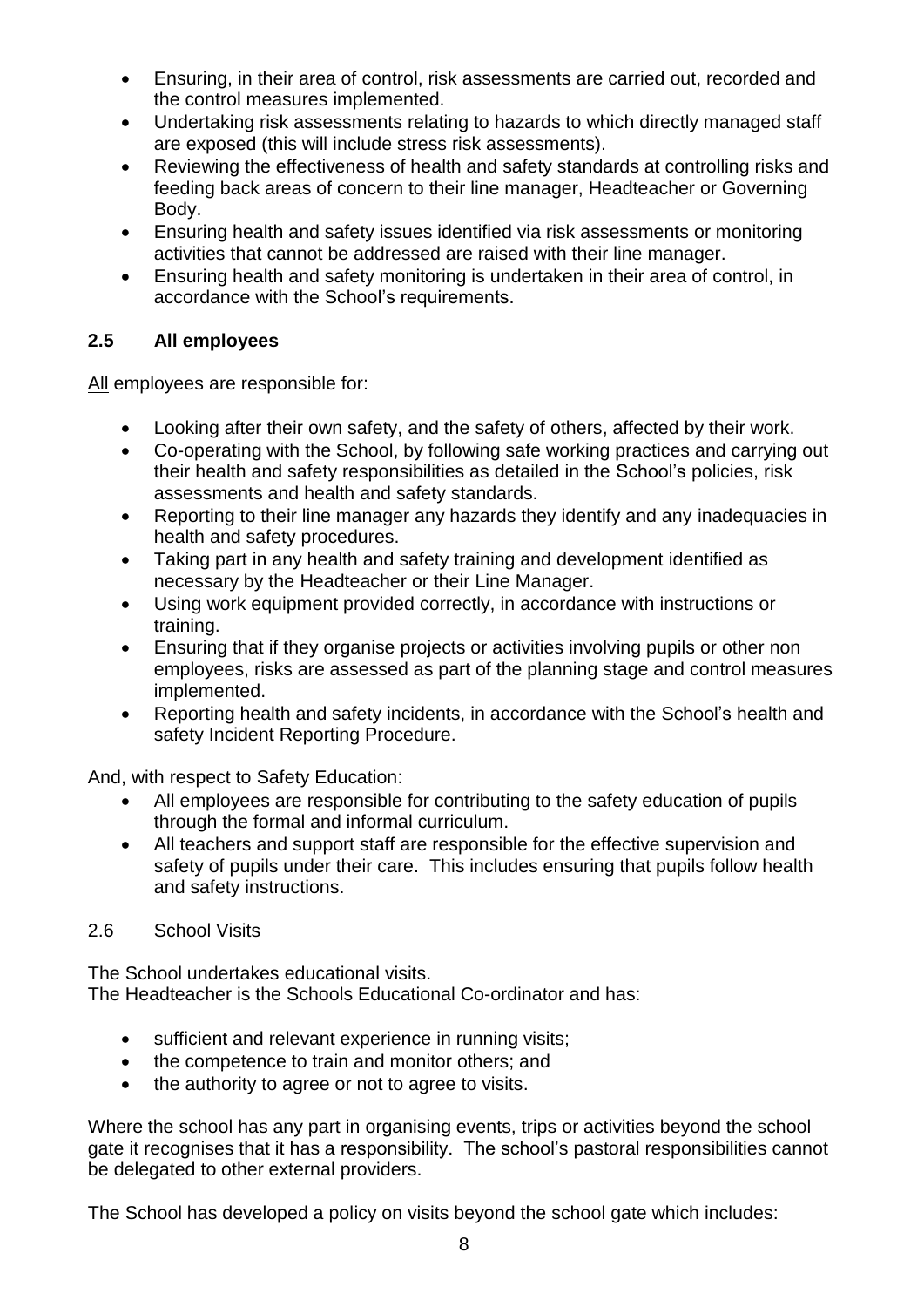- Emergency, accident and critical incidents planning.
- Supervision and staffing including competence, safeguarding and training. All those involved in any supervision for the school are subject to this policy.
- The visits system, including the school approach to planning, informing, signing off and supporting visits.

Educational Visits Professional Advice:

- The School has access to specialist advice on Educational Visits from the ECC Educational Visits Team (contact details in Appendix 2).
- This includes access to advice via phone and e-mail, access to the Educational Visits Website (EVOLVE) and access to the online risk assessment forms.

The School EVC will:

- Ensure they have attended EVC Training (and refresher training at least every 3 years);
- Ensure that establishment managers, visit leaders, assisting staff, voluntary helpers and all staff involved in LOtC, off-site activities and visits have had access to training / instruction at an appropriate level to ensure that the School's guidance and establishment procedures are properly understood and followed. This will involve training on visit planning, group management, use of external providers, pre-visits risk management and safeguarding;
- Organise the training of Visit Leaders and Assistant Leaders (including voluntary helpers);
- Ensure that Leaders and Assistant Leaders are competent to carry out the tasks they are assigned;
- Ensure that activities and visits are led by competent and confident leaders. The Visit Leader needs to be both accountable and competent. Being accountable implies being an employee and thus part of a chain of specified roles and responsibilities. Being competent requires that the leader can demonstrate the ability to operate to current standards of recognised good practice;
- Manage training of all those connected with visits, including having a deputy trained to take over as EVC in case of absence;
- Understand where visits can be signed off by the EVC on "everyday risk" and when further advice is necessary;
- Ensure they have an understanding of how Learning Outside the Classroom (LOtC), off-site activities and visits can support a wide range of outcomes for children and young people, and raise achievement;
- Ensure that LOtC, off-site activities and visits meet guidance requirements;
- Ensure the 'Educational Visits Statement' available from the EVOLVE website is implemented;
- Ensure that a school specific visits policy has been developed using the template / guidance on EVOLVE and that the policy has been uploaded on the Establishment section on EVOLVE;
- Ensure that DBS checks are in place as required.
- Ensure that the establishment policy provides sufficient guidance to Visit Leaders about information for parents and parental consent;
- Support the staff and governors as required with information, visit approvals and other decisions;
- Check that there is a 24/7 emergency contact(s) with the base for each and every visit and that emergency arrangements are in place;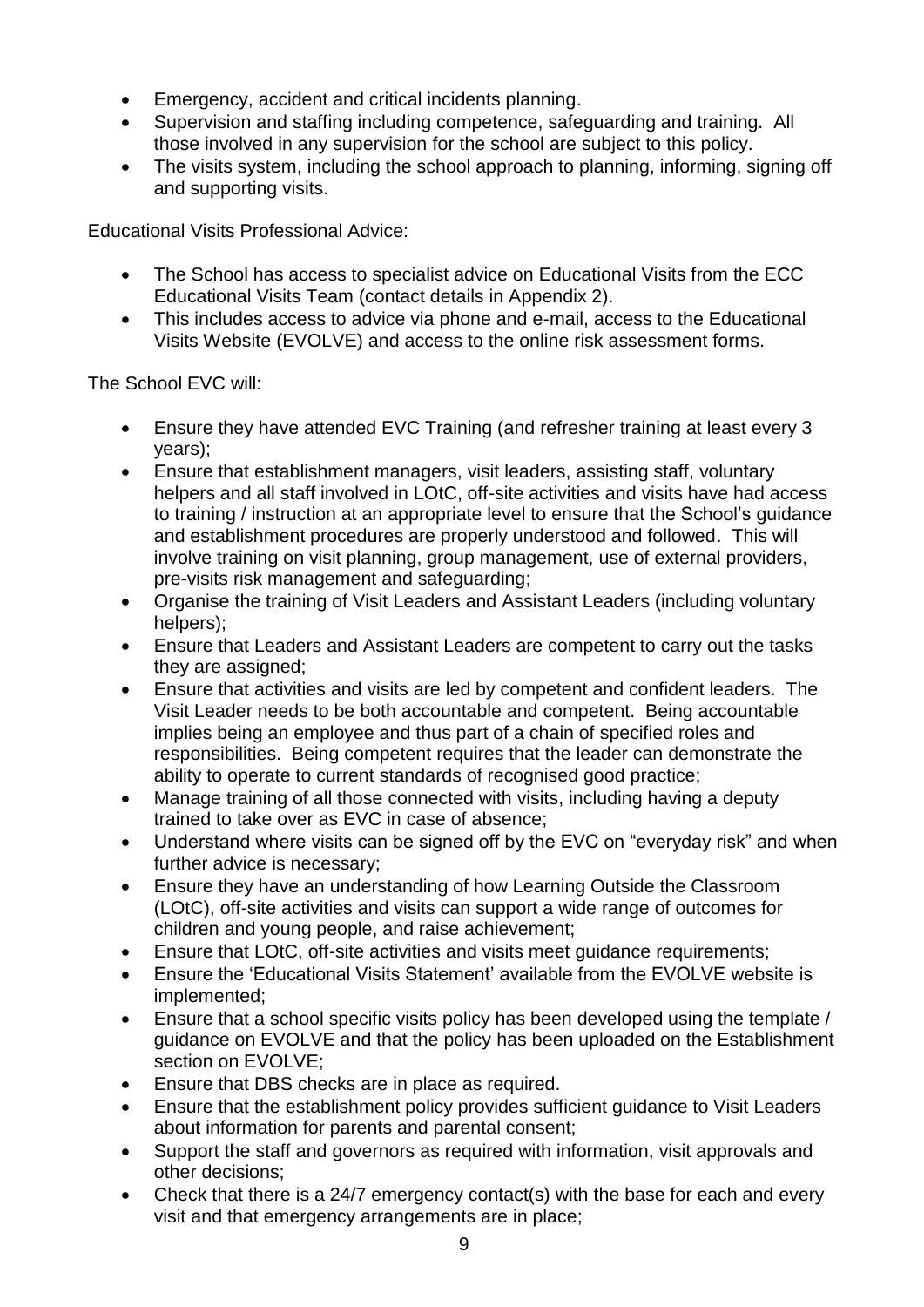- Ensure they keep up to date with EVC update processes through EVOLVE and EVC Revalidation courses as recommended or required.
- Ensure that there is an establishment procedure for recording "incidents / accidents / near misses", including any resulting learning points and action;
- Ensure that where the accompanying staff includes someone with a close relationship to a group member, there are adequate safeguards to ensure that this will not compromise group management;
- Ensure that medical and first aid issues are addressed;
- Ensure that emergency arrangements are in place including emergency contact access to all relevant records, including medical and next of kin information for all members of the party, including staff;
- Undertake monitoring of Visit Leader planning and sample monitoring of visits;
- Ensure that individual activities and visits are reviewed and evaluated and that this process includes reporting of accidents and incidents, (including under the Reporting Injuries, Diseases and Dangerous Occurrences Regulations [RIDDOR] where necessary).
- Ensure that policies and procedures are reviewed on a regular basis. A review should follow any serious incident or systems failure. Risk management documentation must be updated if necessary.
- Understand when it is necessary to seek clearance for some visits from the Governing Body. This is likely to be when a visit is first proposed, before a financial commitment is made and for specific types of visits e.g. overseas expeditions.
- Keep records of individual visit plans (a legal document), as well as reference material for the school, in addition to keeping records e.g. reports of health and safety incidents (the school has access to and uses EVOLVE to keep records).

#### 2.7 Contractors and Visitors

- Visitors to the School, including contractors, clients, service providers and members of the public must comply with the Schools health and safety procedures and requirements.
- All contractors and visitors must be made aware of the site specific arrangements and emergency procedures and are the responsibility of the member of staff being visited.

# **3. Competent Health and Safety Advice**

The school purchases the Essex County Council Health and Safety Service as providers of competent health and safety advice, to assist the school with discharging its responsibilities.

The ECC Health & Safety Service includes:

- Access to standards, generic risk assessments and guidance through the Health & Safety pages of the Schools Infolink. (These standards are based on legislation, industry standards and best practice and produced by competent health & safety advisers).
- Access to a telephone and e-mail support desk for queries.
- Further support, such as audits and site visits charged at an hourly rate.

# **4. Occupational Health**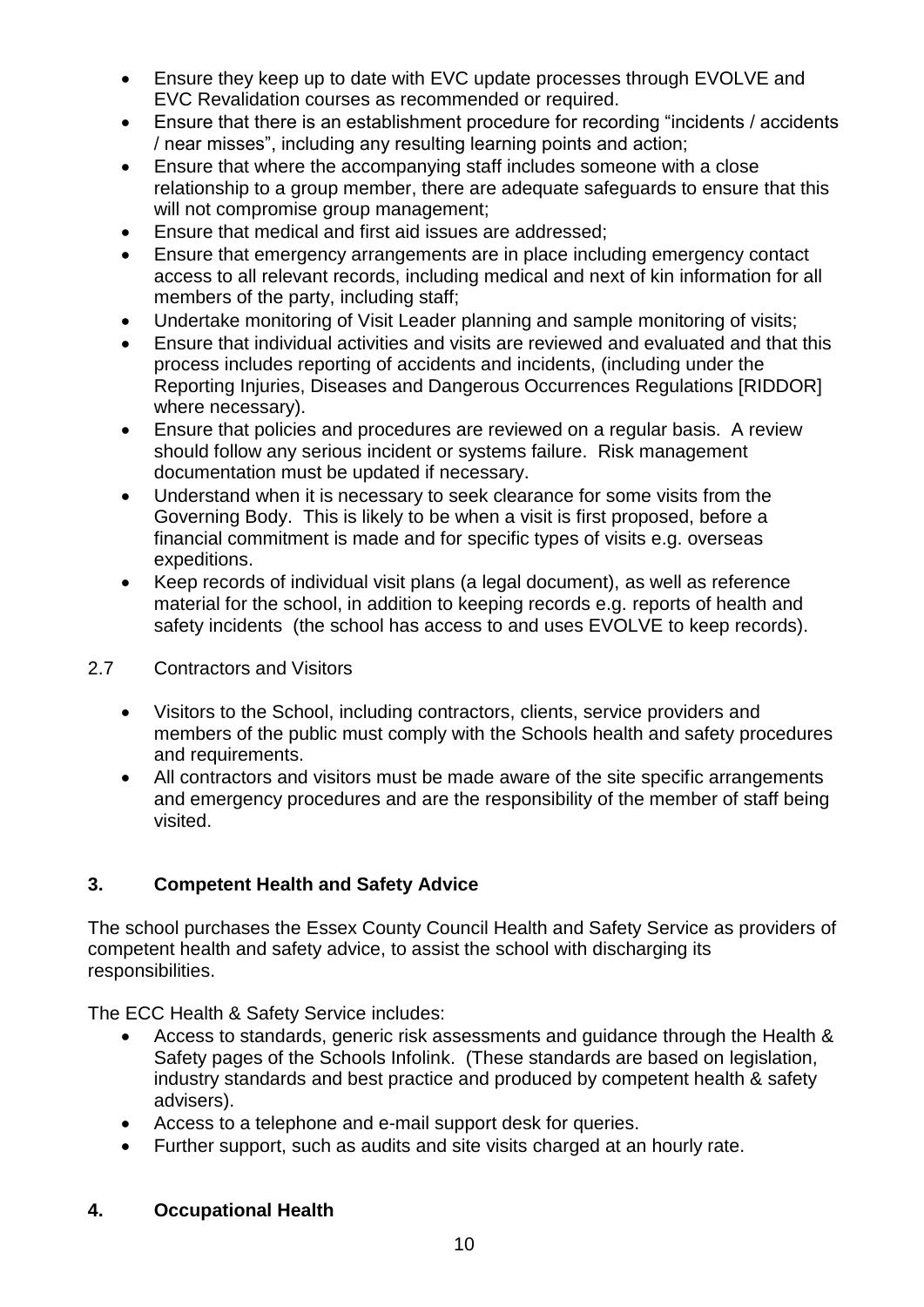# **4.1 Occupational Health Advice**

The School has access to / contracted with Essex County Council Occupational Health Service in relation to competent occupational health advice.

The service includes

- Pre-employment health screening and advice on reasonable adjustments to enable employment of applicants with disabilities and health conditions;
- Support in the prevention of work related absence through advising on health related risk assessment;
- Statutory health surveillance (for exposure to noise, vibration, hazardous dusts and substances);
- Advice at the early stages of occupational ill health, thereby reducing the risk of an absence becoming long term or recurring;
- Support where employees are sick, examination and advice on whether return to work is appropriate and, if so, what adjustments may be needed;
- Advice for employees and possible recommendation for further specialist advice/treatment;
- A second opinion on a GP report and liaising with the GP on any differences of opinion;
- Assessing the employee's eligibility for ill health retirement or disability benefits.

*Note: The Council's Occupational Health Service is recommended, as they have experience on advising educational environments. Further details can be found on the occupational health pages of the Schools Infolink or by telephoning 0333 013 9804.*

# **4.2 Counselling**

The School has access to the Council's Occupational Health Service and as part of this has ensured that staff also have access to the counselling service

Counselling Service: Telephone 0333 013 3267 / E-mail [counselling@essex.gov.uk](mailto:counselling@essex.gov.uk)

Further information on Schools Infolink – Staff Support / Occupational Health

# **4.3 Wellbeing**

The School undertake occupational stress risk assessments through use of the guidance and forms available on the Occupational Stress pages of the Schools Infolink. (Health and Safety Area)

# **5. Educational Visits**

The School has bought in to Essex County Council Educational Visits Service. This gives the School professional advice on health and safety standards for all educational visits, including Adventurous, Residential and Overseas visits involving children and young people.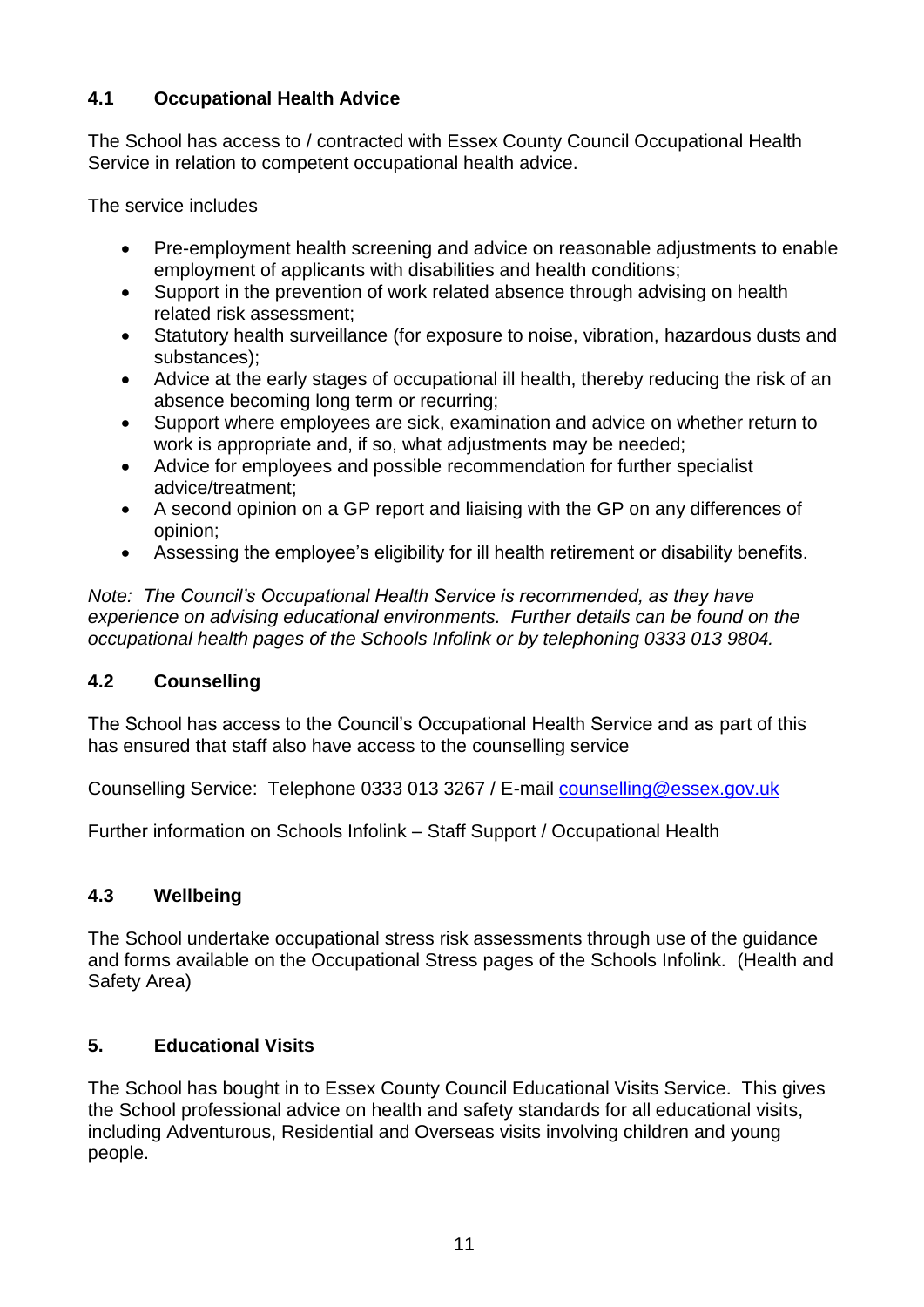ECC Educational Visits Service has adopted the OEAP National Guidance for the Management of outdoor learning, off-site visits and Learning Outside the Classroom. See [www.oeapng.info](http://www.oeapng.info/) – documents 3.4g Headteacher / Managers and 3.3b Check List.

As part of the subscription to the Educational Visits Support Service the School has access to the [EVOLVE](https://evolve.edufocus.co.uk/evco10/evchome_public.asp?domain=essexvisits.org.uk) online submission system and associated resources.

Educational Visits Support Service: [www.essexvisits.org.uk](http://www.essexvisits.org.uk/) / Tel: 01245 221022 / E-mail: [educational.visits@eesforschools.org](mailto:educational.visits@eesforschools.org)

#### **6 Catering**

The School manages and delivers its own in-house catering service and therefore has access to competent food safety advice.

The Schools competent food safety adviser is ECC school meals support and advice service

School Meals Support Service: [Infolink](https://schools-secure.essex.gov.uk/admin/SchoolMeals/Pages/SchoolMeals.aspx) / 01245 356218 / [school.meals@essex.gov.uk](mailto:school.meals@essex.gov.uk)

#### **7 Health Protection**

The Essex Health Protection Team (HPT), which is part of Public Health England (PHE), provides advice on communicable diseases and infection control in schools. In the first instance, schools should refer to Essex HPT's guidance – 'Communicable Diseases in Schools / Nurseries and Centres for under 5's' or PHE general guidance 'Infection control in schools and other childcare settings'. (These documents are available on the health & safety pages of the Schools Infolink).

Further assistance may be available from the School nurse at a local NHS clinic or through contact with HPT directly.

Essex Health Protection Team: [essexhpt@phe.gov.uk](mailto:essexhpt@phe.gov.uk) / 0345 155 0069

#### **8 Property Consultants**

The School manages its property and premises in-house. The Governing body and Headteacher have overall responsibility but have delegated general premises management to the Site Manager who has received appropriate training.

The School also has access to standards on general property issues and compliance through the Health & Safety pages and the Infrastructure delivery pages on the Schools Infolink.

Where major building or maintenance / improvement works are being carried out, the School appoints a property consultant.

#### **9. Health and Safety Arrangements**

#### **9.1 General Arrangements**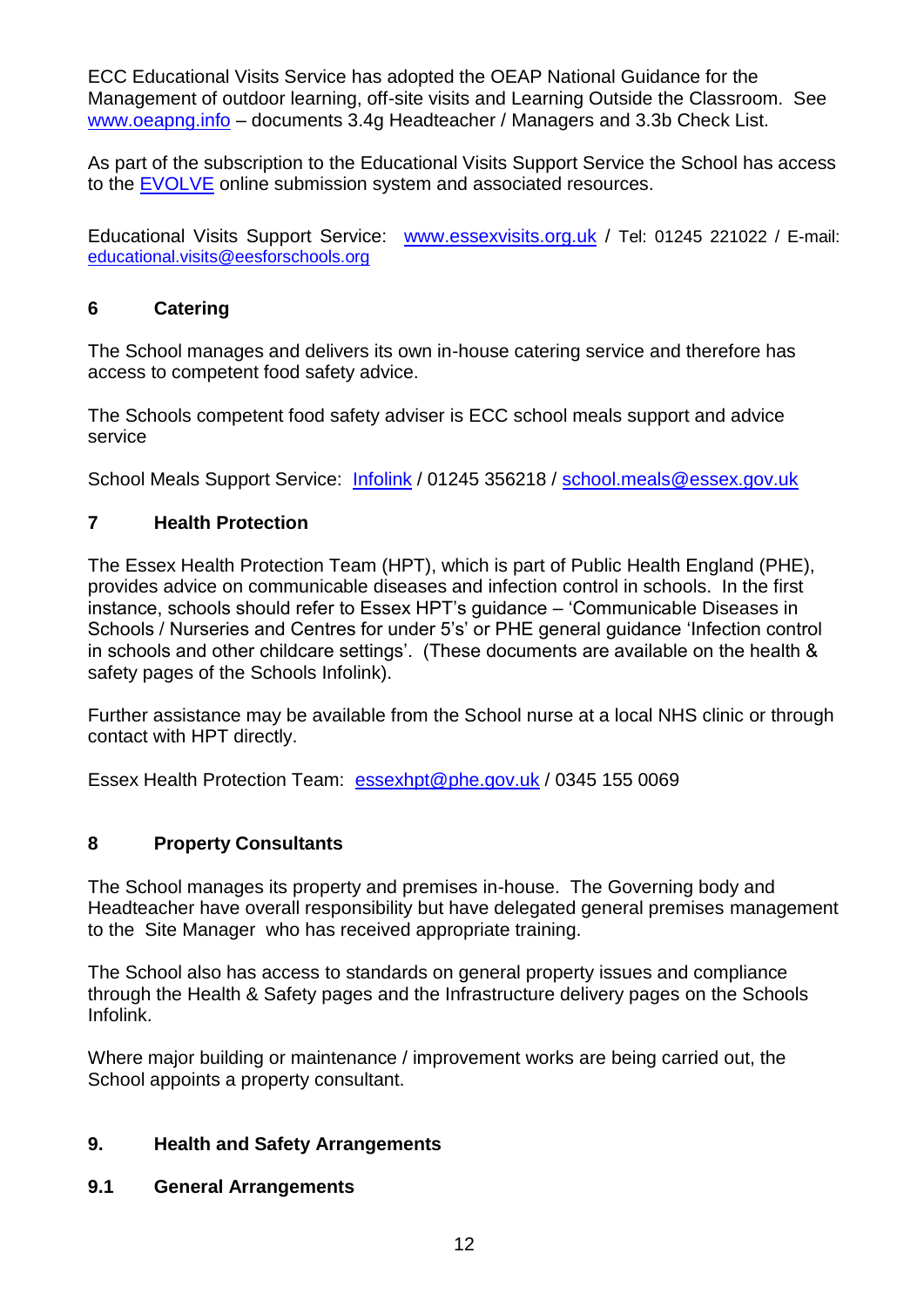The detailed arrangements for implementing this Policy are contained within health and safety standards, generic risk assessments and guidance on the health and safety pages of the Schools Infolink. The standards are on a secure part of the Infolink which the school has access to as it buys into the ECC Corporate Health & Safety Service.

School staff who are not able to access the health and safety pages on the Infolink with their login should contact the School's Health & Safety co-ordinator to obtain any guidance they need or to arrange for access to the health and safety pages.

A brief summary of arrangements for managing health and safety is given below:

#### **9.2 Local Arrangements within the School**

Local arrangements have been implemented in the school covering:

- Employee health and safety competence and capability.
- Failure to comply with health and safety requirements through performance management and disciplinary processes.
- Fire and emergency evacuation (including fire risk assessment).
- First aid.
- Communication and consultation of health and safety.
- Reporting of health and safety incidents, hazards and concerns.
- Requirements to carry out risk assessments including for Stress, VDU's, Violence, Lone working, Manual handling, Educational visits, One off events and projects, Curriculum activities and any other areas / activities where it has been identified that there are significant risks.
- Managing the risks to Young People on Work Experience Placements and risks to Pregnant Workers.
- Control of asbestos (including asbestos management plan) and legionella.
- Working at height.
- Statutory inspection and maintenance of work equipment, plant and service.
- Control of (health and safety vetting and monitoring) contractors.
- Monitoring compliance with and reviewing effectiveness of health and safety assessments and procedures.

# **10909.3 Health and Safety Standards (Status)**

How we do things safely is detailed in the health and safety standards, policies, generic risk assessments and guidance on the Health and Safety pages of the Schools Infolink. It is important that managers and employees follow these, as they are the way the School ensures it is meeting its legal obligations for health and safety. Your contract of employment (Conditions of Service) requires that you co-operate with the School by complying with its standards for health and safety. Failure to do so can result in disciplinary action. It may also expose the School, or individuals within the school to the risk of prosecution.

The School has arranged for employees to be able to access these standards through the following process:

- Health and safety page in the staff handbook
- HSE poster displayed in the staffroom
- Responsibilities made clear in staff meetings/ training updates to all staff
- Updates to Health & Safety advice is distributed via Home Contact.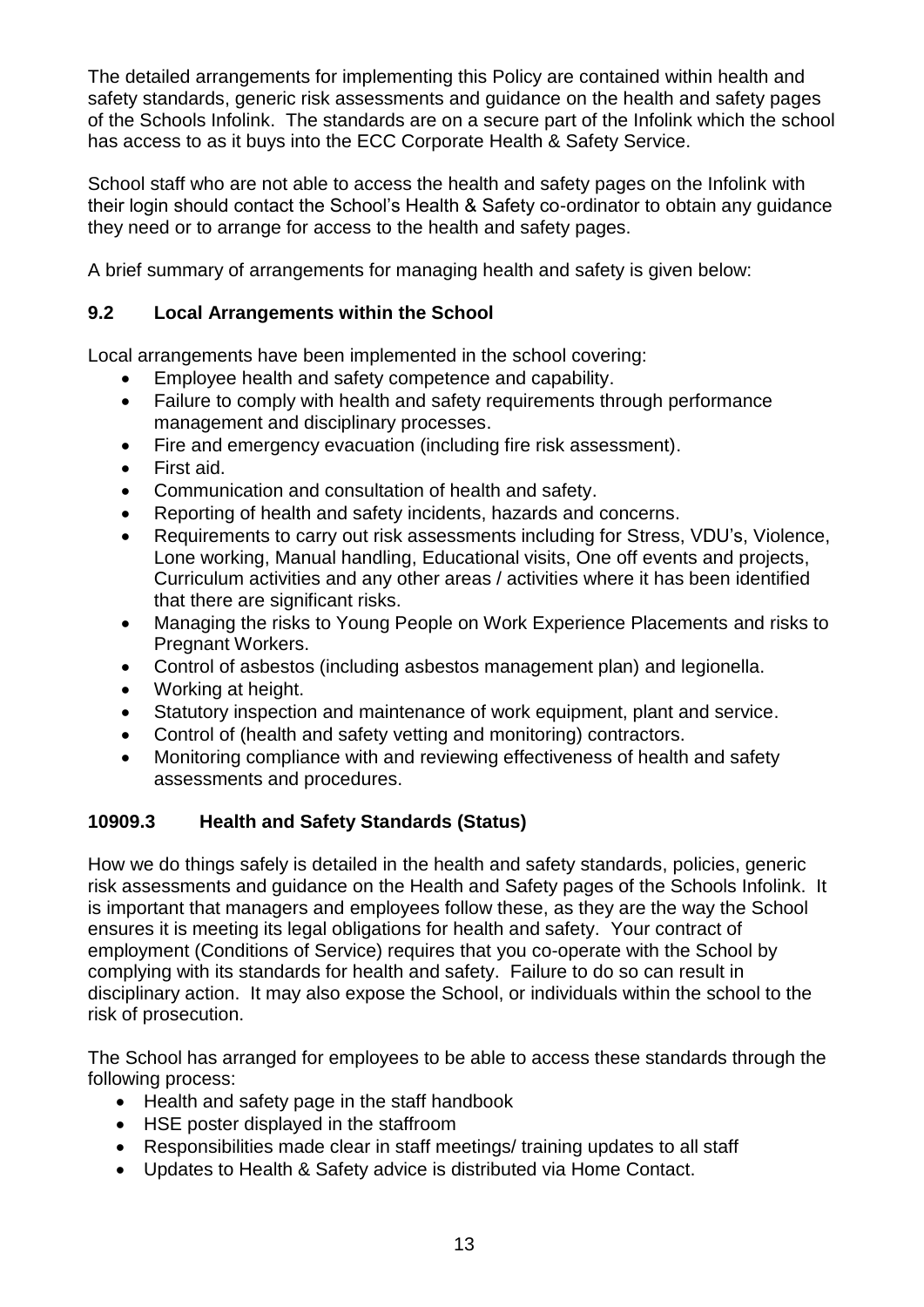#### **10.4 Health and Safety Risk Assessments**

Risk Assessment is a legal requirement. The ECC health and safety standards, generic risk assessments and guidance were prepared following an assessment of the likely risks in the area to which they relate and in general form the basis of most routine risk assessments. However, as generic assessments they have limitations and it is the responsibility of the Headteacher and all managers to ensure assessments are modified and extended to take account of local circumstances, or separate risk assessments produced for activities where one does not exist if there is a significant risk.

For all managers this includes:

- Ensuring controls detailed in standards and generic risk assessments are implemented in their area of control;
- Ensuring specific risk assessments are undertaken (e.g.: VDU, Stress, Manual Handling, curriculum activities) in their area of control;
- Undertaking risk assessments relating to hazards to which directly managed staff are exposed (this will include stress risk assessments).
- Ensuring risk assessments are carried out as part of the planning of new projects or initiatives that may have health and safety implications.

#### **11 Health and Safety Competence and Capability**

Competence is the ability to do the job required to the necessary standard. It is not just training, but also experience of applying the skills and knowledge, which needs to be gained under adequate supervision.

The School considers health and safety competence requirements as an integral part of:

- Recruitment and Selection
- Employees changing role
- Induction
- Temporary employees, agency workers and volunteers
- Performance management
- Procedures when employees fail to perform on health and safety.

**Performance management:** The School follows a nationally set performance management review system that is focused on improving teacher practice and pupil achievement. Health and safety is considered as part of the performance management process and where appropriate health and safety objectives are included.

In respect of the Headteacher, account is taken of the results of health and safety monitoring, Ofsted reports and self-evaluation forms (SEFs). Where these show areas that need development, health and safety is included as a specific objective under Leadership.

Reference should be made to Headteacher, manager and employee responsibilities in this policy document.

For non-academic staff health & safety is considered as part of the performance management process.

**Training (legal requirement):** There is a legal requirement to take account of an employees health and safety capabilities when giving them tasks. More specifically there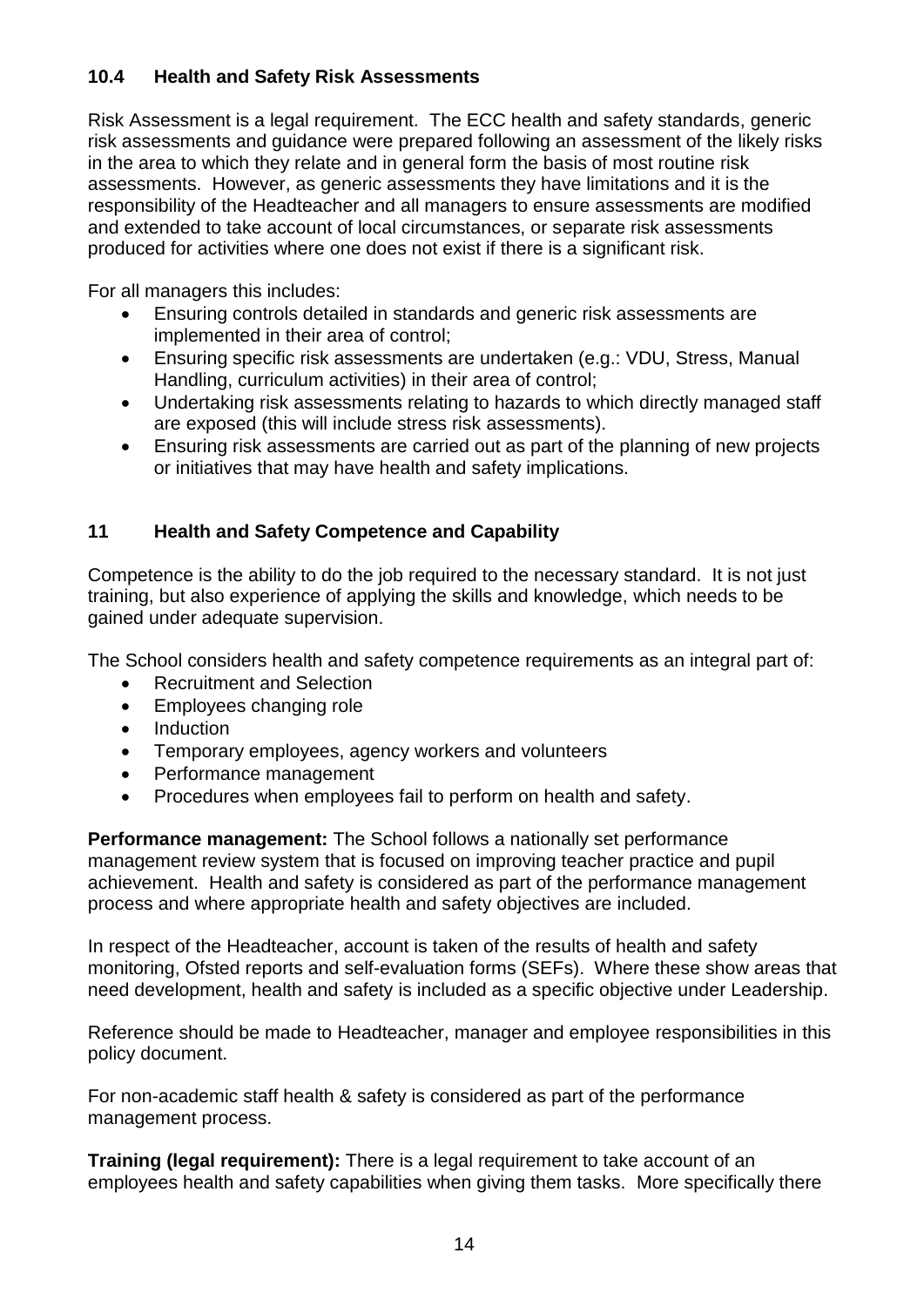is a requirement to provide employees with adequate health and safety training on recruitment and on being exposed to new risks (for instance due to a change of job role).

The School ensures that employees are given access to training and development appropriate to their role and risks they are exposed to.

Training and development can be delivered in a variety of ways. In some case formal training will be needed. In other cases it can be achieved through coaching by another member of staff or reading relevant health and safety standards.

The Schools keeps a record of Health & Safety training undertaken by employees.

EES for Schools: [EEStraining@EESforschools.org](mailto:EEStraining@EESforschools.org) / 0333 013 9834

# **12 Communication**

It is recognised that good communication systems are essential to ensure that everyone knows:

- about the health and safety arrangements within the Schools;
- about the risks associated with their work;
- what they need to do to protect themselves and others from harm; and
- how they can contribute to a safe school, by raising health and safety concerns.

The School ensures that health & safety information is communicated through the following ways:

- teacher and TA staff meetings
- Homecontact notifications
- On weekly bulletin

# **13 Health and Safety Consultation**

Employees need to be involved in health and safety decisions that affect them and the risk assessment process. Consultation involves not only giving information to employees, but also listening to them and taking account of what employees say before making any health and safety decisions. The law requires that employees must be consulted before implementing changes that may affect their health and safety and with regard to risk assessments that cover their work activities.

Consultation within the School takes place through the following methods:

- In the first instance all employees can raise health & safety concerns directly with their line manager.
- All employees also have the right to raise health & safety concerns with a trade union appointed health & safety representative, who can take the matter up on their behalf.
- Ensuring health & safety is on the agenda at team meetings. Issues are then dealt with or referred up.

Trade Union Safety Representatives are employees, appointed by the trade union they belong to, to represent employees on health and safety. They can assist any employee who has a health and safety concern (not just those belonging to their Union). If the school has a union appointed safety representative, their details should be brought to the attention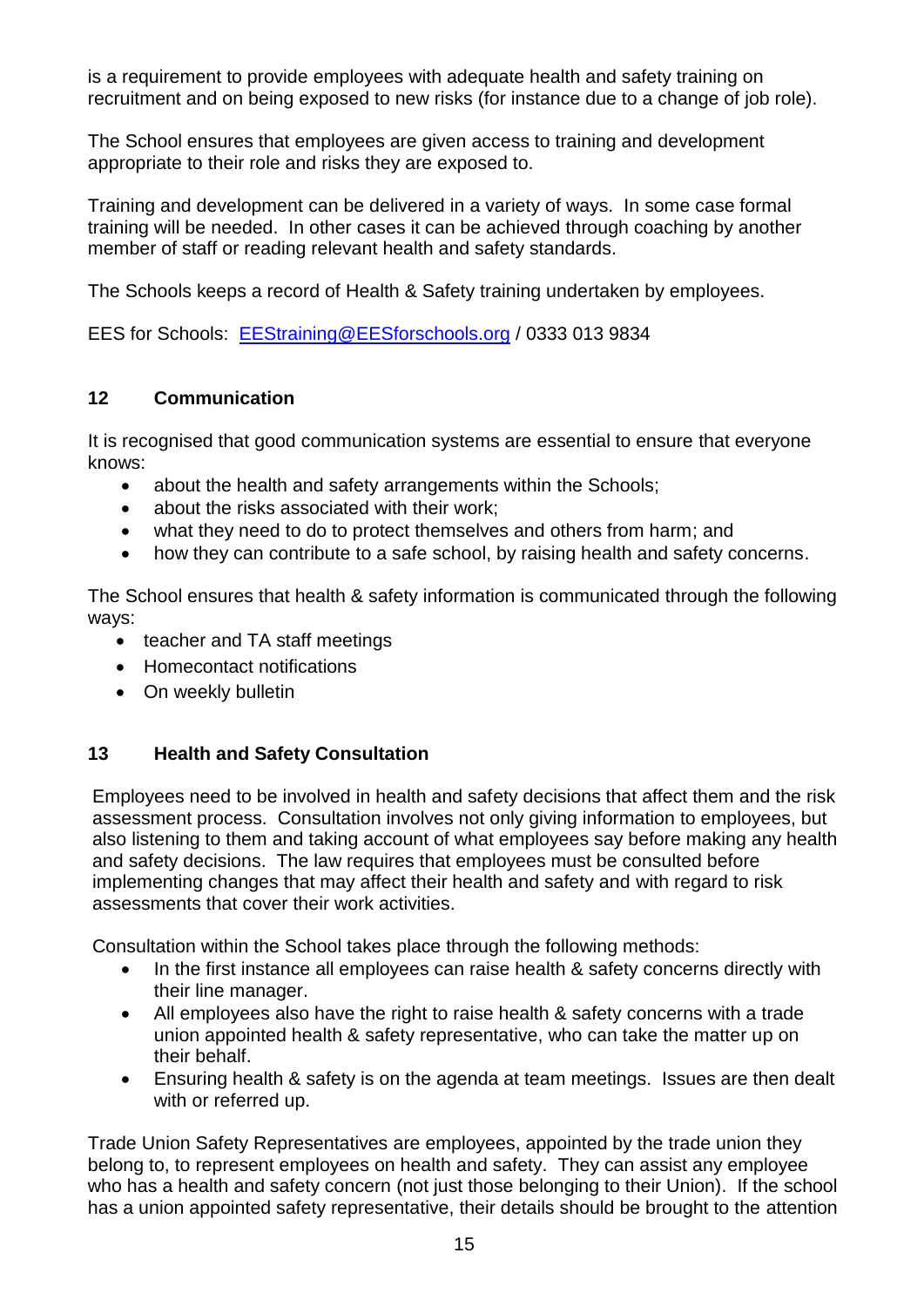of employees by their inclusion in the Health and Safety arrangements notice. If the School does not have any TU appointed Safety Representatives they can appoint 'representatives of employee safety' or consult with all staff directly. Galleywood Infant School does not currently have a Trade Union Safety Representative.

#### **14 Health and Safety Monitoring and Auditing**

The School has established the following systems to discharge its responsibility for health and safety monitoring in the establishment.

- **Audits:** The School will ensure that a health & safety audit of the establishment is carried out at regular intervals by ECC Corporate Health & Safety.
- **Internal Monitoring:** The School ensures that the online health and safety electronic internal monitoring checklists available annually through the Health & Safety pages of the Schools infolink are completed. The submission of these automatically generates actions plans which are reported to the Governing Body.
- **Health and Safety Incident Investigation:** The School has an internal system for reporting incidents. The incident numbers and details are reviewed by the Schools Senior Management. A summary report is also presented to the Governing Body at least termly. Serious incidents are reviewed by a senior member of staff and the findings reported to the Governing Body. The School also uses the online reporting system available through the Health & Safety pages of the Schools Infolink.
- **Other Monitoring:** There are systems in place within the school which ensure that the following monitoring is also carried out:
	- o Termly inspections of the premises (all curriculum / work areas and general areas).
	- o Monitoring of contractor operations under the School's control.
	- o Routine checks on equipment and electrical, gas, mechanical and other services.
	- o Hazard reporting system which is reviewed at least termly by Senior Managers to assess the types of issues being identified and whether they are being dealt with effectively.

# **15 Health and Safety Performance Reporting and Review**

The Governing Body and Headteacher review the health and safety performance of the school at least annually. This takes the form of a health and safety performance report produced by the Headteacher which is presented to the Governing body for review, comment and action and includes information and statistics on:

- School health and safety inspections, monitoring checks and incident investigations.
- Health and safety investigations and inspections carried out by enforcing bodies (e.g. HSE, Fire and Rescue Service, Environmental Health).
- Any surveys carried out by the school, which provides data that relates to employee health, safety and wellbeing (e.g. Outcomes from the Education Support Partnership programme).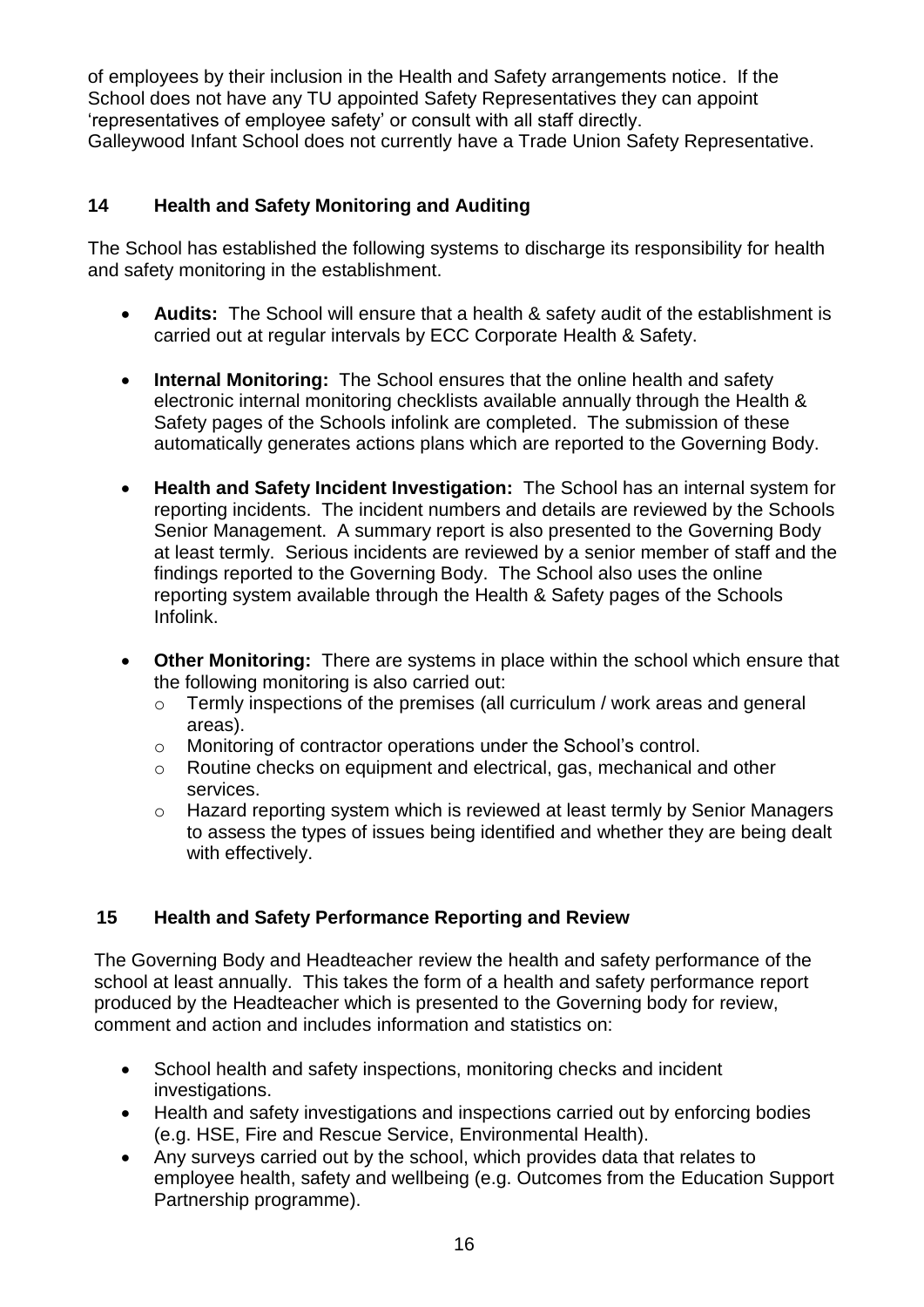#### **16 Consequences of Non Compliance with the Schools Health and Safety Policies and Standards**

It is a requirement for all employees to fulfil their responsibilities as outlined in this policy. Where there is a failure to comply with the Policy, whether observed in routine activities or through established health & safety monitoring systems, an appropriate response is required to hold managers and employees to account and remedy the failure. A number of options are available depending on the severity of the circumstances:

- As part of the normal line management process
- Through performance reviews
- For serious breaches, through disciplinary action. If sufficiently serious, this could include dismissal for gross misconduct.

The Schools HR policies give full details on disciplinary and misconduct procedures.

#### **17 Review and Revision**

The Governing Body will ensure that this Health, Safety and Wellbeing Policy is reviewed annually and revised as necessary in the light of changes in circumstances and/or legislative requirements.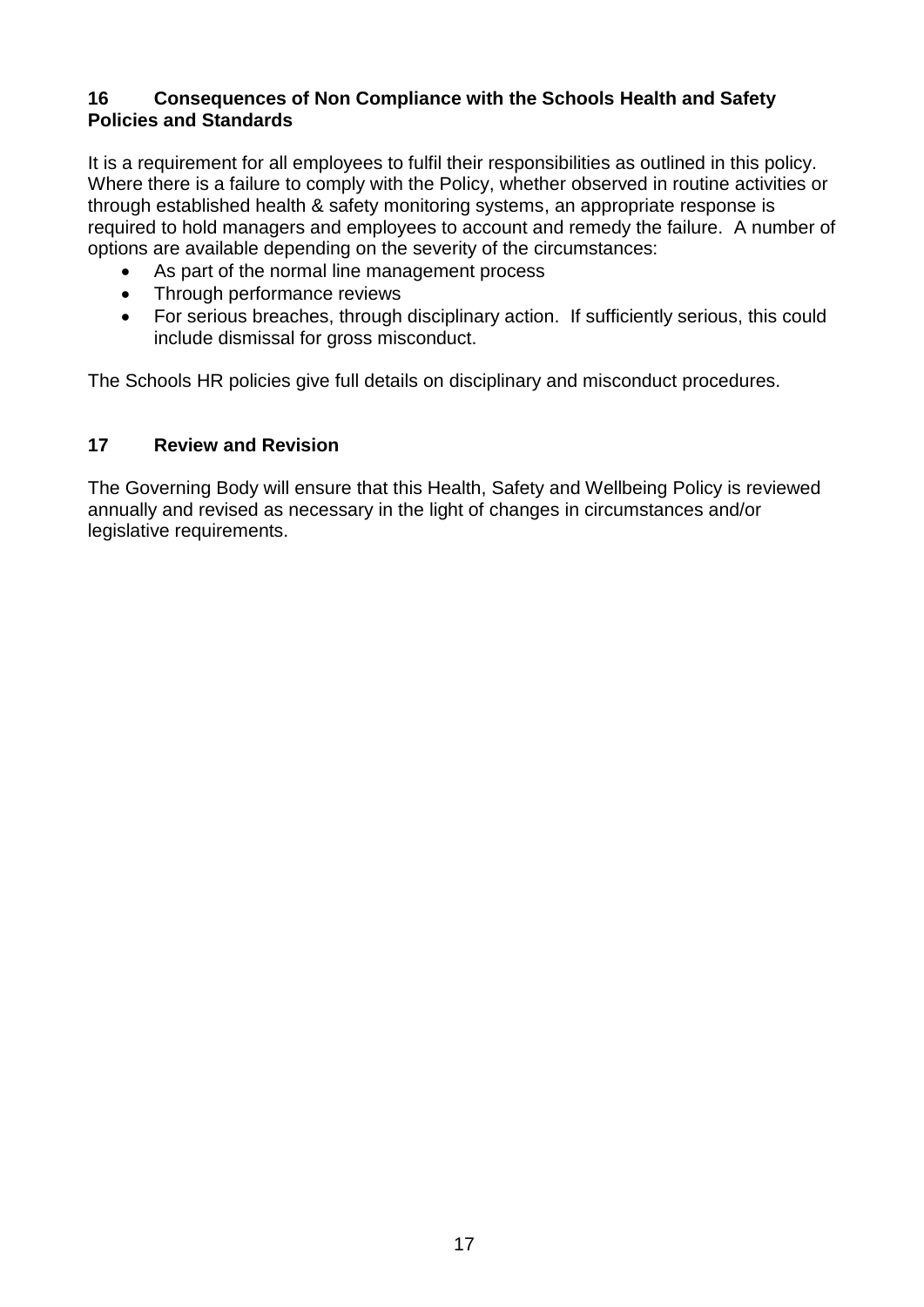# **Appendix 1: Health and Safety Local Arrangements Notice**

| School:                                                                             | Galleywood Infant School                                                                                                                 |  |
|-------------------------------------------------------------------------------------|------------------------------------------------------------------------------------------------------------------------------------------|--|
| Headteacher:                                                                        | Sarah Manning                                                                                                                            |  |
| <b>Health &amp; Safety Governor:</b>                                                | <b>Richard Holmes</b>                                                                                                                    |  |
| <b>School Health and Safety Coordinator:</b>                                        | Jonathan Tee                                                                                                                             |  |
| <b>Educational visits co-ordinator:</b>                                             | Sarah Manning                                                                                                                            |  |
| TU Health and Safety Representative /<br><b>Employee Representative:</b>            | N/A                                                                                                                                      |  |
| Report health and safety accidents /<br>incidents to:                               | Faye Dennis/ Office team                                                                                                                 |  |
| <b>Report hazards to:</b>                                                           | Faye Dennis/ Office Team                                                                                                                 |  |
| Person(s) responsible for undertaking H&S<br>inspections:                           | Jonathan Tee                                                                                                                             |  |
| Person responsible for co-ordinating fire<br>evacuation arrangements:               | Jonathan Tee                                                                                                                             |  |
| Fire marshals:                                                                      | Jonathan Tee, Faye Dennis                                                                                                                |  |
|                                                                                     |                                                                                                                                          |  |
| Fire assembly point(s):                                                             | Playground (Junior<br>Playground<br>school<br>if.<br>our<br>playground affected by fire/ smoke.)                                         |  |
| Day and time of weekly fire alarm tests                                             | Wed 7:30am                                                                                                                               |  |
| First aiders / appointed persons:                                                   | Faye Dennis, Ceri Gray, Carrie Read, Rachael<br>Brailsford.                                                                              |  |
| Where to find:                                                                      | <b>Location:</b>                                                                                                                         |  |
| Accident / Incident report forms                                                    | <b>School Office</b>                                                                                                                     |  |
| <b>Hazard book</b>                                                                  | <b>School Office</b>                                                                                                                     |  |
| Health and Safety Standards and Information<br>relevant to school / curriculum area | The School subscribes to ECC Corporate H&S.<br>Standards and guidance which are on the health &<br>safety pages of the Schools Infolink. |  |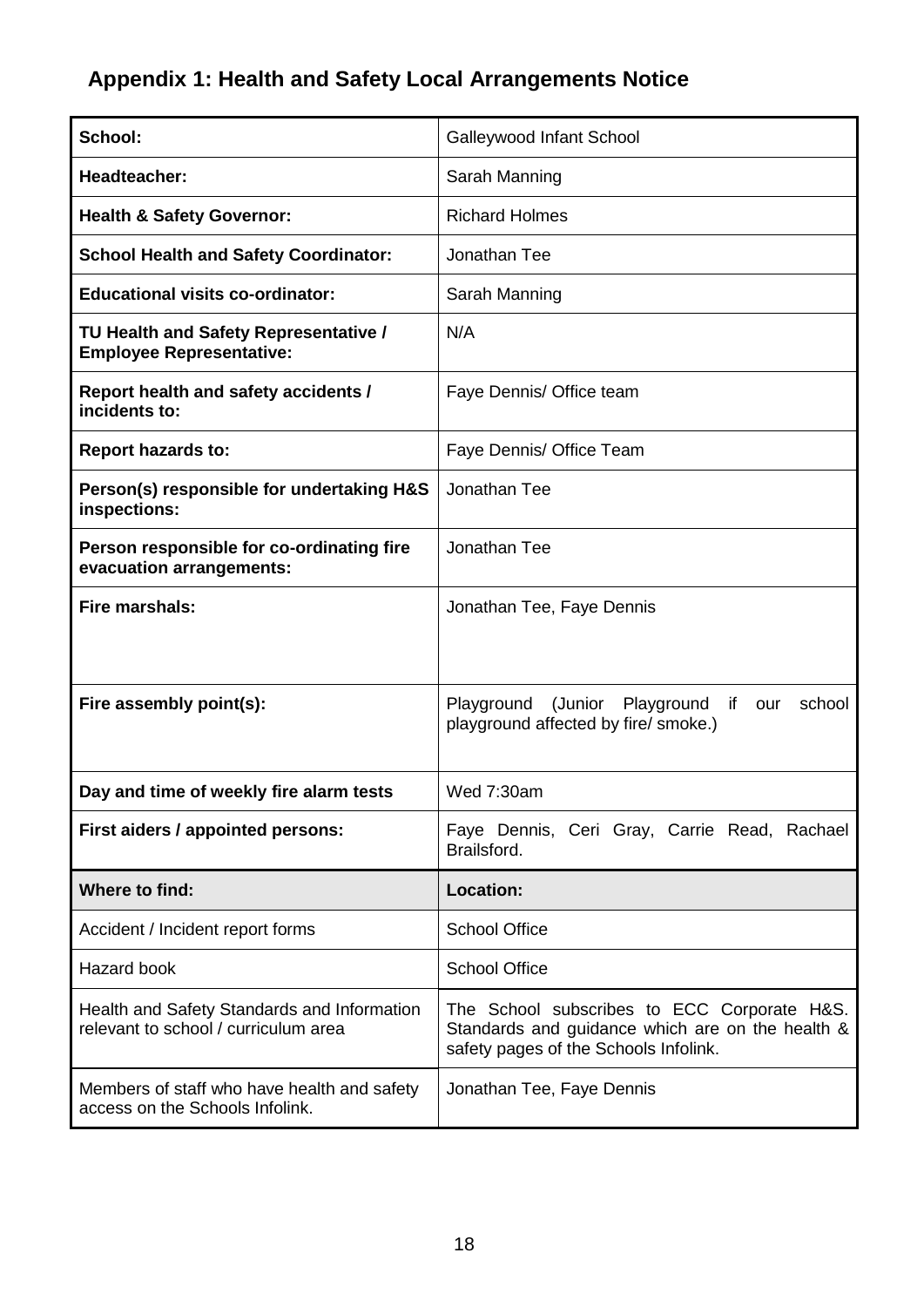# **Appendix 2: Getting help on health and safety**

| <b>ECC Contacts</b>                                                                          | Name(s)                                              | <b>Contact No. / email</b>                                         |  |
|----------------------------------------------------------------------------------------------|------------------------------------------------------|--------------------------------------------------------------------|--|
| <b>ECC Corporate Health &amp; Safety</b><br>Team                                             | <b>H&amp;S Support Desk</b>                          | Tel: 0333 013 9818<br>hs@essex.gov.uk                              |  |
| <b>School Meals</b>                                                                          | <b>School Meals</b><br>Helpline:                     | Tel: 01245 356218<br>E-mail: school.meals@essex.gov.uk             |  |
| Asbestos / legionella / contractor<br>management advice                                      | Refer to property<br>handbook                        |                                                                    |  |
| <b>County Educational Visits Adviser</b>                                                     | <b>Educational Visits</b><br>Team                    | Tel: 01245 221022<br>educational.visits@eesforschools.org          |  |
| <b>ECC Counselling Service</b><br>(Confidential service)                                     | Occupational Health<br>Centre                        | Tel: 0333 013 3267<br>E-mail: counselling@essex.gov.uk             |  |
| <b>EES</b> for School                                                                        | Training                                             | enquiries@EESforschools.org                                        |  |
| Critical<br>Incidents<br>(support)<br>and<br>guidance for dealing with critical<br>incident) | <b>Schools</b><br>Communications                     | Tel: 01245 434745<br>E-mail:<br>schools.communication@essex.gov.uk |  |
| <b>Other contacts</b>                                                                        |                                                      |                                                                    |  |
| <b>School's Property Consultant</b>                                                          | N/A                                                  |                                                                    |  |
| School's food safety advisor                                                                 | <b>Caroline Lee</b>                                  |                                                                    |  |
| Occupational health advice                                                                   |                                                      | Essex Occupational Health via Education HR                         |  |
| School nurse                                                                                 | Lisa Fullman<br>lisa.fullman@nhs.net<br>07773 206586 |                                                                    |  |
| <b>Essex Health Protection Team</b>                                                          | 0345 155 0069                                        |                                                                    |  |
| (Infection control advice):                                                                  | essexhpt@phe.gov.uk                                  |                                                                    |  |